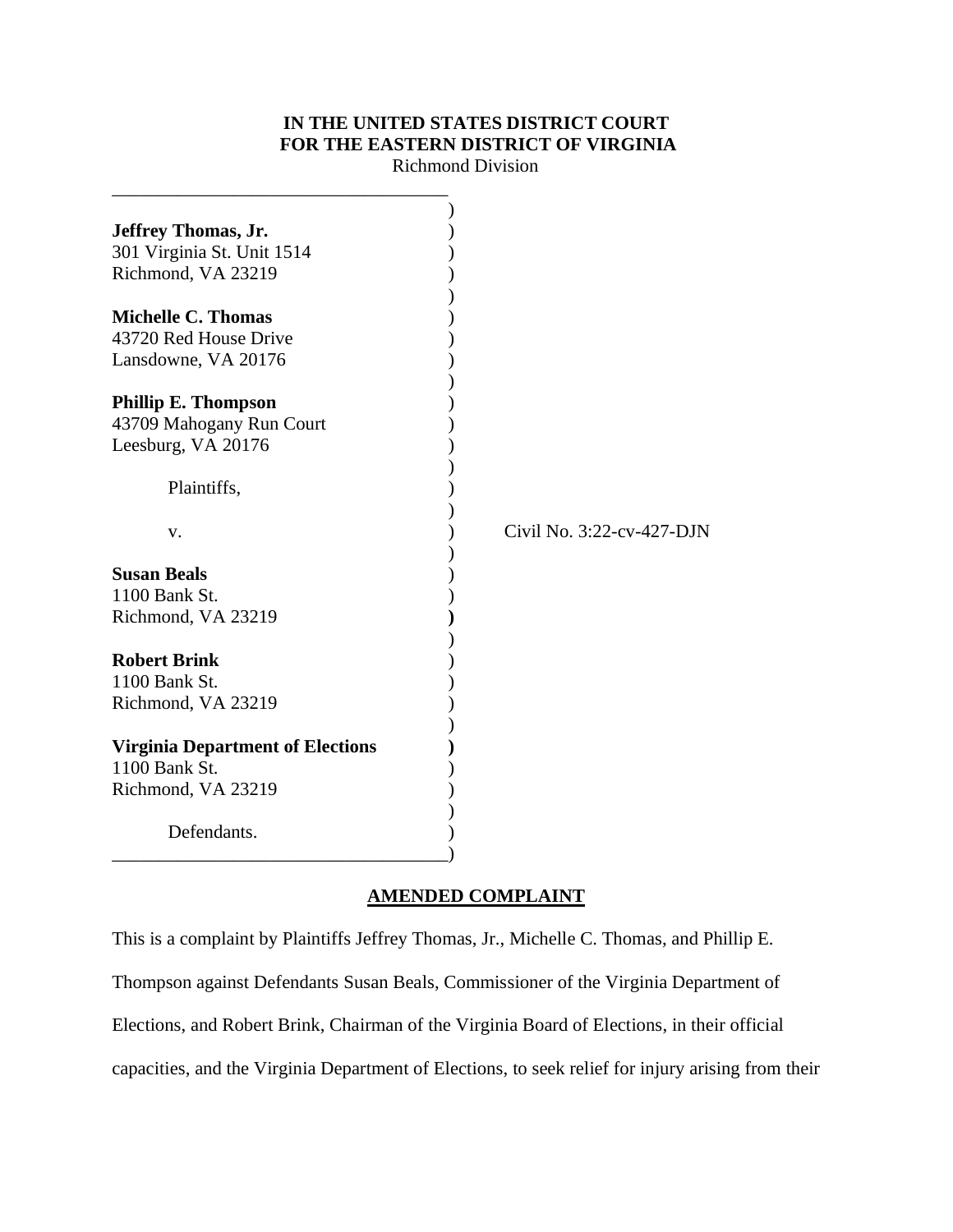violation of Plaintiffs' constitutional rights under the Equal Protection Clause of the United States Constitution and the Voting Rights Act of 1965, as amended.

### **JURISDICTION AND VENUE**

- 1. This Court has jurisdiction over this action pursuant to 42 U.S.C. § 1983.
- 2. This Court has personal jurisdiction over Defendants, who are employees, agents or arms of Virginia government with their main offices in Richmond.
- 3. Venue is appropriate in this Court, as all relevant actions alleged to be unlawful were committed in Richmond within the jurisdiction of the Eastern District of Virginia.
- 4. Plaintiff Thomas, Jr. is a resident of Richmond, Virginia.
- 5. Plaintiffs Thomas is a resident of Lansdowne, Virginia.
- 6. Plaintiff Thompson is a resident of Leesburg, Virginia.

#### **FACTUAL ALLEGATIONS**

- 1. Virginia legislative districts are typically redrawn every ten years following the decennial censuses in advance of years ending in -1 (2001, 2011, etc.)
- 2. Virginia's legislative districts were not redrawn prior to 2021 House of Delegates elections.
- 3. Virginia's congressional elections will be held in 2022.
- 4. In 2021, Plaintiff Thomas, Jr. was a qualified voter in Virginia's House of Delegates District 71 (HD 71-2011).
- 5. HD 71-2011 is a majority-minority district.
- 6. According to the Virginia Redistricting Commission, the post-*Bethune Hill* (2018) demographics of HD 71-2011 are: 59.0% Black; 34.7% white; 4.0% Asian; 2.5% Hispanic;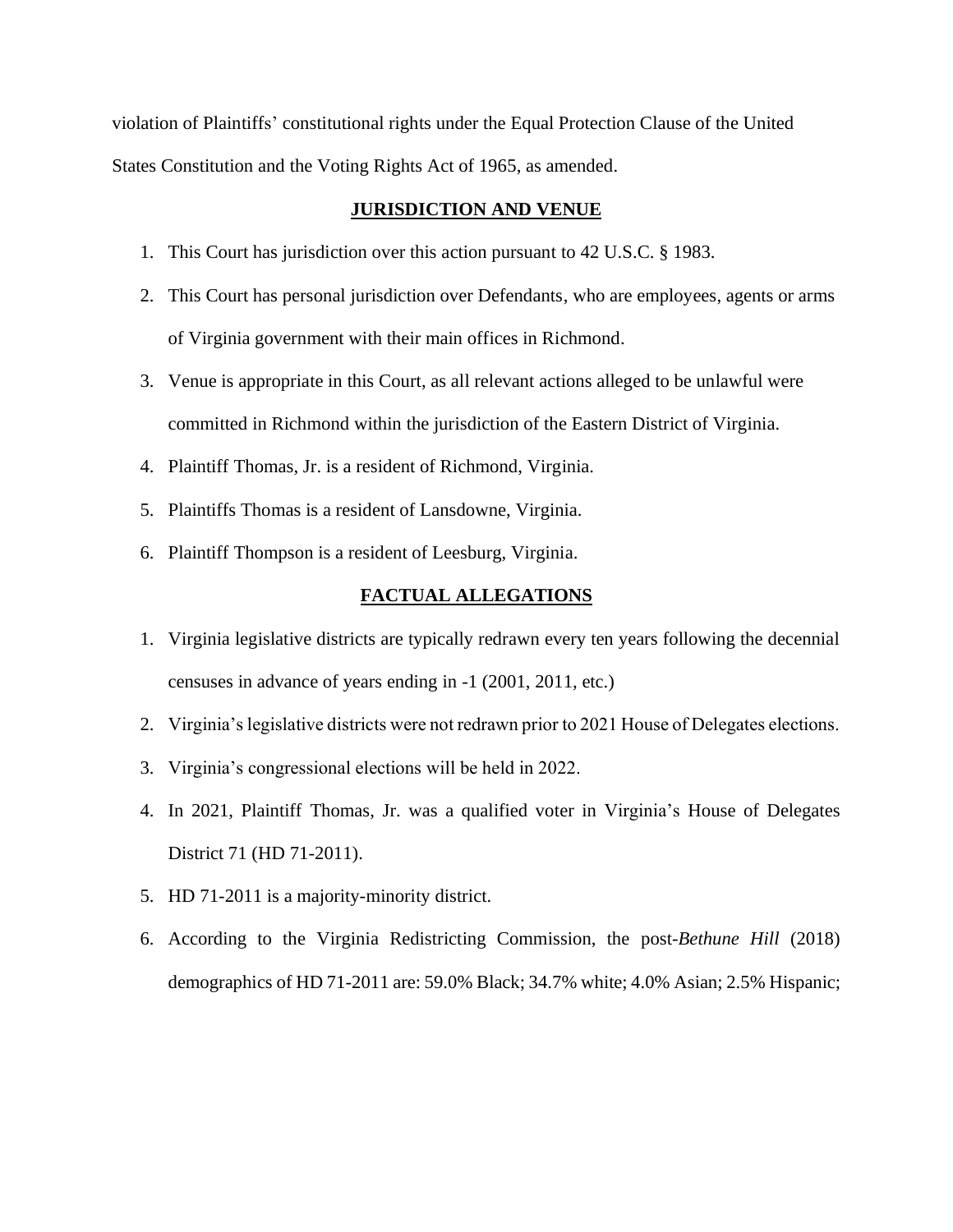0.9% multiple races; 0.5% American Indian or Alaska Native; and 0.1% Hawaiian Pacific Islander.<sup>1</sup>

- 7. Plaintiff Thomas, Jr. is a registered voter in Richmond, Virginia.
- 8. Plaintiff Thomas, Jr. voted in the 2021 general elections in Richmond.
- 9. Plaintiff Thomas, Jr. is a doctoral candidate at Virginia Commonwealth University with an anticipated degree completion date in 2024.
- 10. Plaintiff Thomas, Jr. intends to continue residing at his current address in 2022, 2023 and 2024.
- 11. Plaintiff Thomas, Jr. intends to vote in the 2022, 2023 and 2024 general elections.
- 12. According to the Virginia Redistricting Commission, citing to the prison-adjusted population as reported by the 2020 Census, the least populated 2011 House District was 2011 House of Delegates District 75, which has a population of 67,404. Defendants Beal and Brink already stipulated to this in *Goldman v. Brink*, Stipulation of Facts ¶ 32.
- 13. According to the Virginia Redistricting Commission, citing to the prison-adjusted population as reported by the 2020 Census, the most populated 2011 House District, was 2011 House of Delegates District 87, which has a population of 130,192. Defendants Beal and Brink already stipulated to this in *Goldman v. Brink*, Stipulation of Facts ¶ 33.
- 14. According to the Virginia Redistricting Commission, citing to the prison-adjusted population as reported by the 2020 Census, Plaintiff Thomas Jr.'s 2011 House District, District 71, has a population of 94,095. Defendants Beal and Brink already stipulated to this in *Goldman v. Brink*, Stipulation of Facts ¶ 35.

<sup>&</sup>lt;sup>1</sup> [https://virginiaredistricting.org/2010/Data/House%20Plans/Final\\_Remedial\\_Plan/final%20remedial%20plan.pdf,](https://virginiaredistricting.org/2010/Data/House%20Plans/Final_Remedial_Plan/final%20remedial%20plan.pdf) p. 6, HD 71.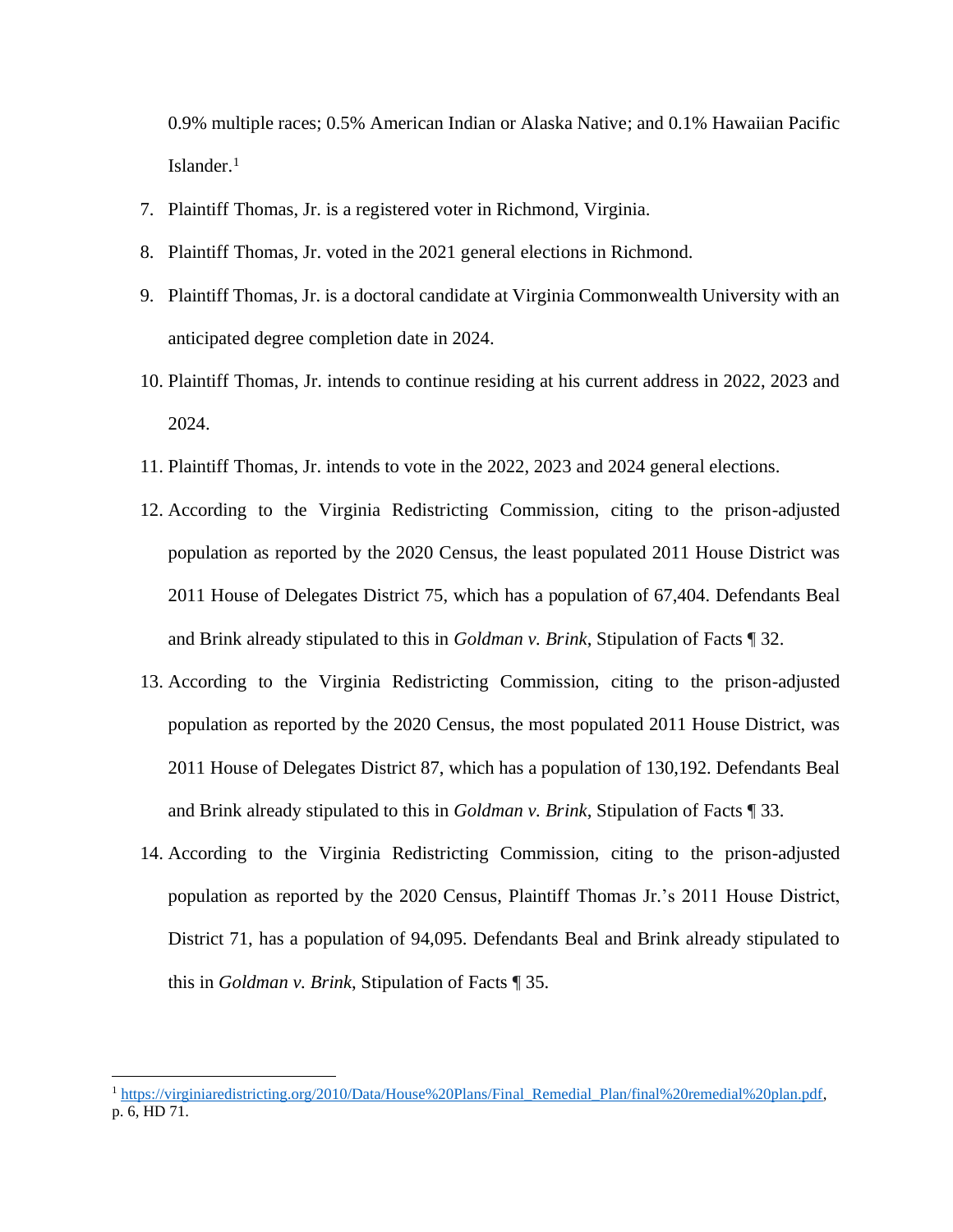- 15. The population of Virginia according to the 2020 Census is 8,631,393. The ideal district under the 2020 Census was 86,314. Defendants Beal and Brink already stipulated to this in *Goldman v. Brink*, Stipulation of Facts ¶ 30.
- 16. This 130,192/67,404 ratio between largest and smallest 2021 House of Delegates district populations represents a 93.2% disparity.
- 17. 130,192 residents in HD 87-2011 have the same representation in the House of Delegates as the 67,404 residents in HD 75-2011.
- 18. HD 75-2011 is not a majority-minority district.
- 19. There are 94,095/67,404, or 39.6%, more residents in Plaintiff Thomas Jr.'s district than in the least populous district, HD 75-2011.
- 20. Voters and residents in Plaintiff Thomas Jr.'s district, a majority-minority district, are 94,095/67,404, or 39.6% diluted or weakened compared to voters in HD 75-2011.
- 21. 39.6% is approximately four times larger than 10%.
- 22. Plaintiff Michelle Thomas is domiciled at 43720 Red House Drive Landsdowne, Virginia 20176.
- 23. Plaintiff Thomas' domicile is located in the former House of Delegates District 32 (HD 32- 2011).
- 24. Plaintiff Thomas' domicile is located in the current House of Delegates District 29 (HD 29-2022).
- 25. No current Delegate resides in the current HD 29-2022.
- 26. Plaintiff Thomas is a registered voter in Loudoun County, Virginia.
- 27. Plaintiff Thomas lived at her current address in 2021.
- 28. Plaintiff Thomas voted in the 2021 general elections in Loudoun County.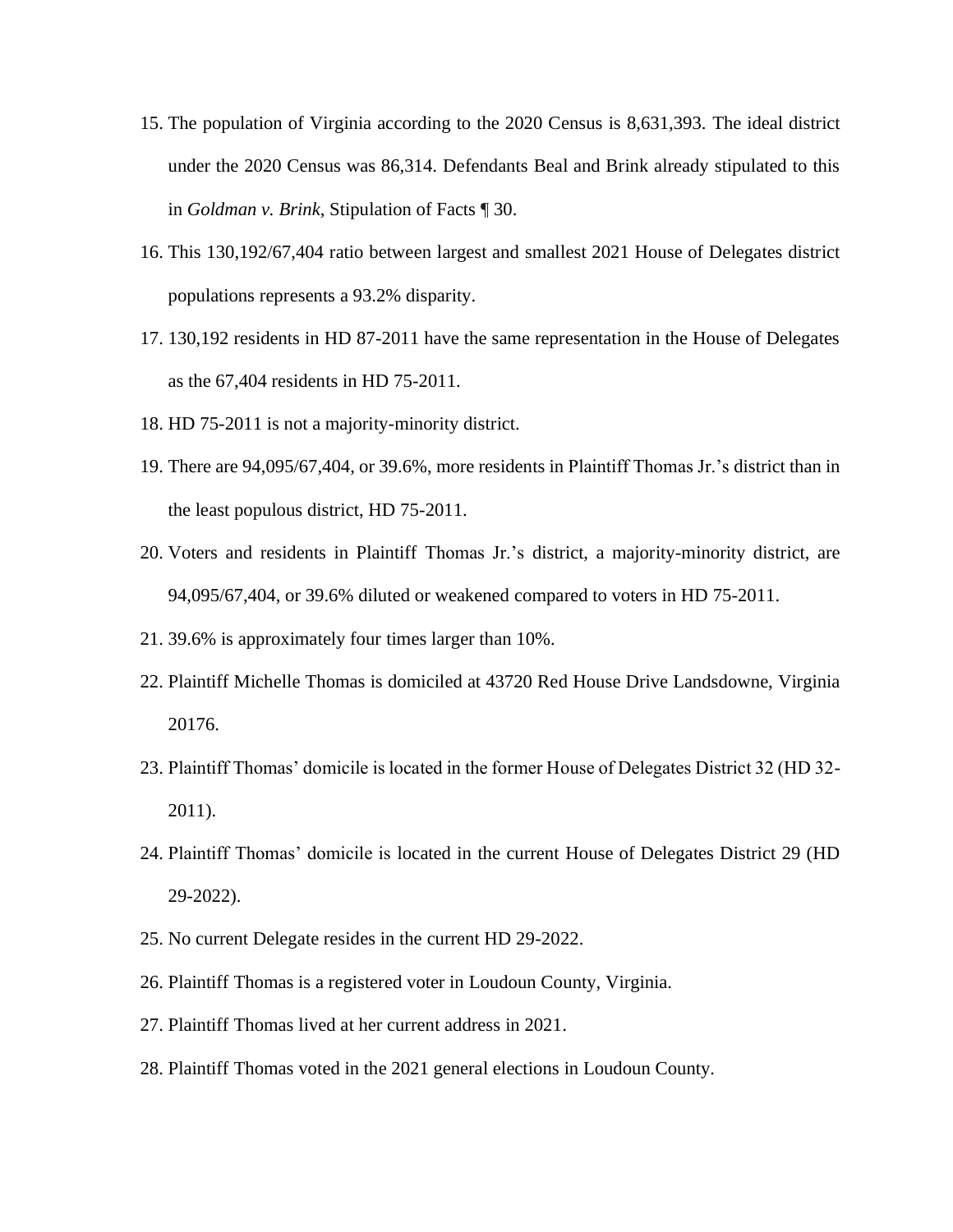- 29. Plaintiff Thomas intends to continue residing at her current address in 2022, 2023 and 2024.
- 30. Plaintiff Thomas intends to vote in the 2022, 2023 and 2024 general elections.
- 31. Plaintiff Thomas is a pastor.
- 32. Plaintiff Thomas is the President of the Loudoun County NAACP.
- 33. Plaintiff Thomas' race and ethnicity are Black/African American.
- 34. According to the Virginia Redistricting Commission, citing to the prison-adjusted population as reported by the 2020 Census, Plaintiff Thomas Jr.'s 2011 House District, District 29, has a population of 101,629. Defendants Beal and Brink already stipulated to this in *Goldman v. Brink*, Stipulation of Facts ¶ 35.
- 35. There are 101,629/67,404, or 50.8%, more residents in Plaintiff Thomas's district than in the least populous district, HD 75-2011.
- 36. Voters and residents in Plaintiff Thomas's district are 94,095/67,404, or 50.8% diluted or weakened compared to voters in HD 75-2011.
- 37. 50.8% is more than five times larger than 10%.
- 38. Plaintiff Phillip E. Thompson is domiciled at 43709 Mahogany Run Court Leesburg, Virginia 20176.
- 39. Plaintiff Thompson's domicile is located in the former House of Delegates District 10 (HD 10-2011).
- 40. Plaintiff Thompson's domicile is located in the current House of Delegates District 29 (HD 29-2022).
- 41. No current Delegate resides in the current HD 29-2022. *Supra*.
- 42. Plaintiff Thompson is a registered voter in Loudoun County, Virginia.
- 43. Plaintiff Thompson lived at his current address in 2021.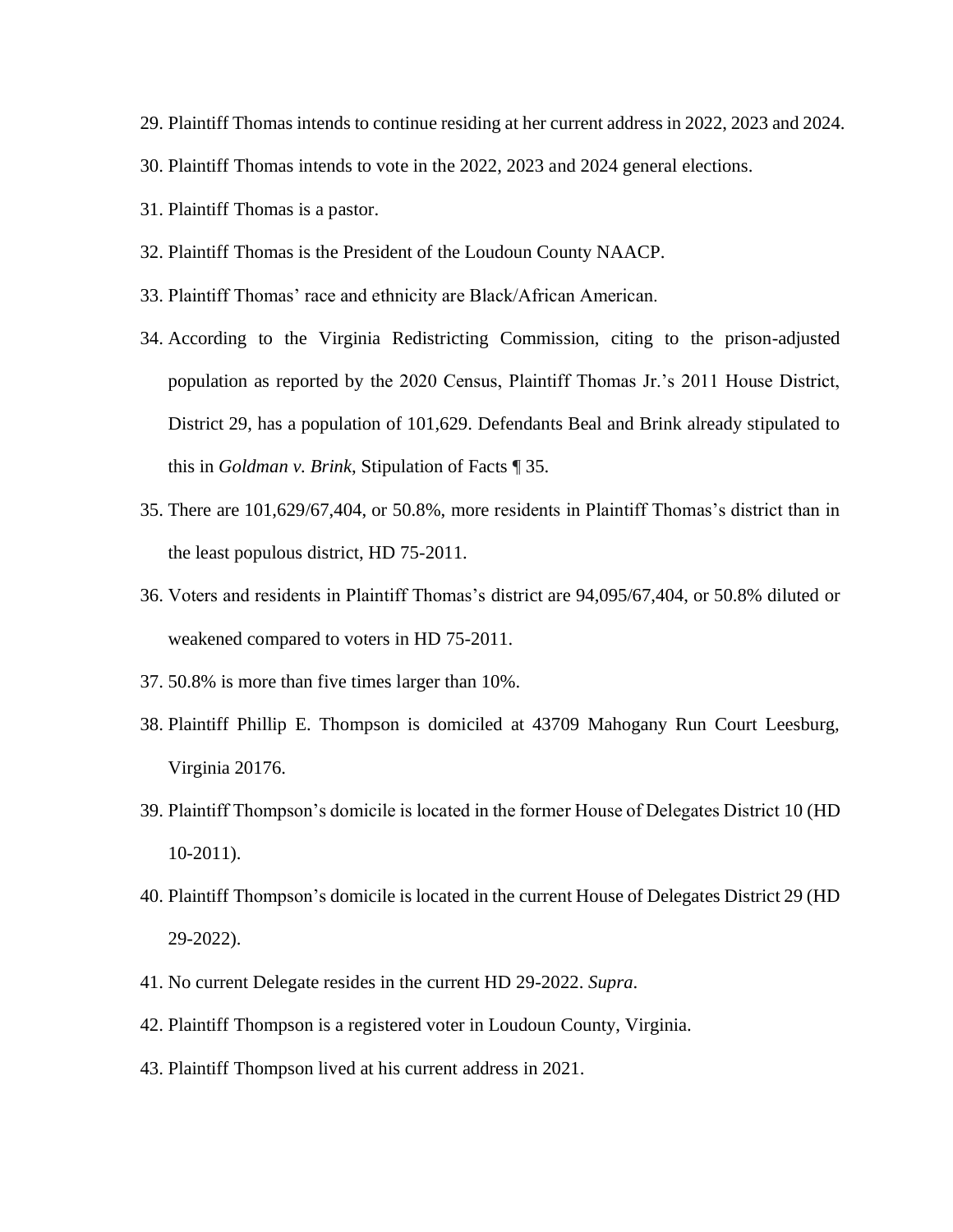- 44. Plaintiff Thompson voted in the 2021 general elections in Loudoun County.
- 45. Plaintiff Thompson intends to continue residing at his current address in 2022, 2023 and 2024.
- 46. Plaintiff Thompson intends to vote in the 2022, 2023 and 2024 general elections.
- 47. Plaintiff Thompson is an attorney and veteran.
- 48. Plaintiff Thompson is the former President of the Loudoun County NAACP.
- 49. Plaintiff Thompson's race and ethnicity are Black/African American.
- 50. According to the Virginia Redistricting Commission, citing to the prison-adjusted population as reported by the 2020 Census, Plaintiff Thompson's 2011 House District, District 10, has a population of 104,692. Defendants Beal and Brink already stipulated to this in *Goldman v. Brink*, Stipulation of Facts ¶ 35.
- 51. There are 104,692/67,404, or 55.3%, more residents in Plaintiff Thompson's district than in the least populous district, HD 75-2011.
- 52. Voters and residents in Plaintiff Thompson's district 104,692/67,404, or 55.3%, diluted or weakened compared to voters in HD 75-2011.
- 53. 55.3% is more than five-and-a-half times larger than 10%.
- 54. Plaintiffs and all other voters and residents in HD 71-2011, HD 32-2011, and HD 10-2011 have had their voting strength and political representation unconstitutionally diluted or weakened by the failure of Defendants to conduct, enact or oversee decennial constitutional reapportionment, redistricting or elections.
- 55. The voter underrepresentation, dilution or weakening in Plaintiffs' districts are far greater than the 10% threshold adopted by the Supreme Court in *Brown v. Thomson*, under which the burden of proof for inequitable redistricting shifts to the state.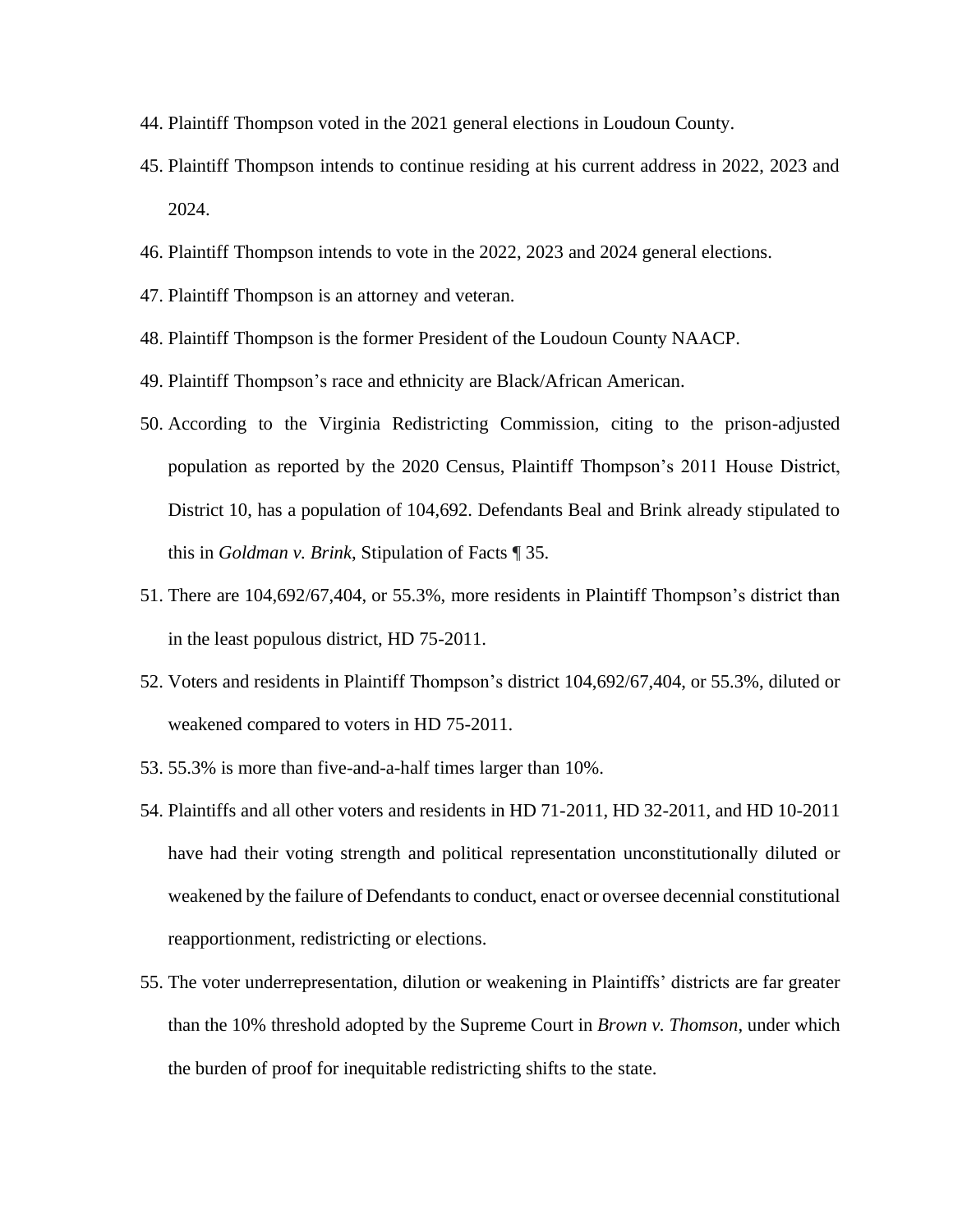- 56. The Supreme Court has acknowledged that "some deviations from population equality may be necessary to permit the States to pursue other legitimate objectives such as "maintain[ing] the integrity of various political subdivisions" and "provid[ing] for compact districts of contiguous territory." *Reynolds v. Sims*, [377 U.S. 533, 578,](https://casetext.com/case/reynolds-v-sims#p578)" as Justice Powell wrote for the majority. "But an apportionment plan with population disparities larger than 10% creates a prima facie case of discrimination and therefore must be justified by the State, the ultimate inquiry being whether the plan may reasonably be said to advance a rational state policy and, if so, whether the population disparities resulting from the plan exceed constitutional limits." *Brown v. Thomson*, 462 U.S. 835, (1983).
- 57. The 10% standard relates to "disparities" between the smallest and largest districts. *Brown v. Thomson*, 462 U.S. 835, (1983).
- 58. The 10% standard does *not* refer to differences between a legislative district population and the *mean* average population but to the *maximal* difference in any legislative redistricting plan between the smallest and largest districts. *Brown v. Thomson*, 462 U.S. 835, (1983).
- 59. HD 71-2011 is unconstitutional by federal standards and illegal under Virginia Code and the Virginia Constitution, which incorporates federal law in Article II, Section 6. ("Every electoral district shall be drawn in accordance with the requirements of federal and state laws that address racial and ethnic fairness, including the Equal Protection Clause of the Fourteenth Amendment to the Constitution of the United States and provisions of the Voting Rights Act of 1965, as amended, and judicial decisions interpreting such laws.")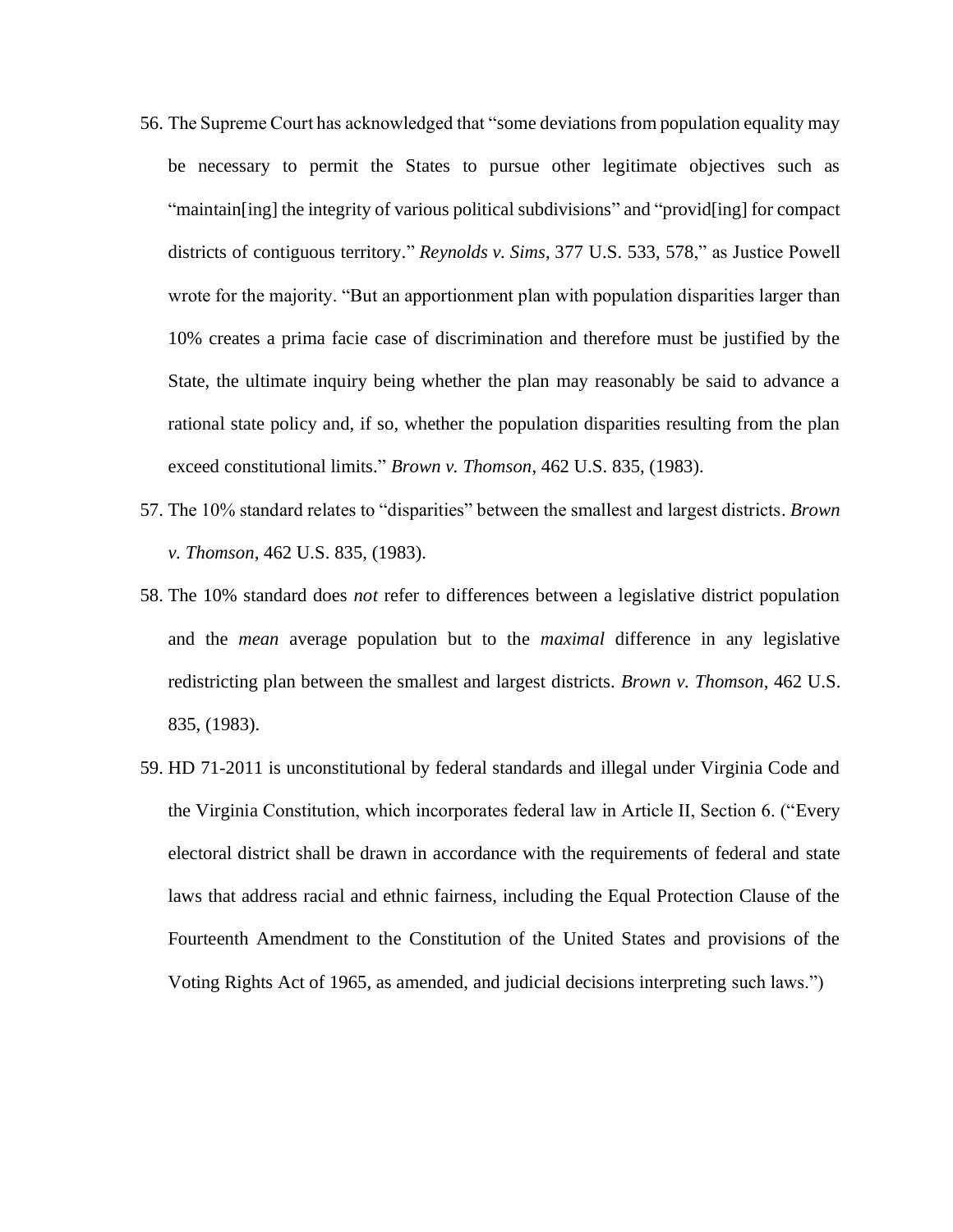- 60. "Districts shall be so constituted as to give, as nearly as is practicable, representation in proportion to the population of the district. A deviation of no more than five percent shall be permitted for state legislative districts." Va. Code Ann. § 24.2-304.04(1).
- 61. The populations of Plaintiffs' districts are illegal under Virginia Code at the 5% threshold under any possible redistricting plan in Virginia.
- 62. The Virginia Redistricting Commission adopted the guidance that the target population deviation would be not greater than 4%. ("Each legislative district should be drawn to be as equal as practicable, with total population variances minimized, with a target of no more than plus or minus 2%, while considering the other principles listed below." $)^2$
- 63. "Districts shall be drawn in accordance with the requirements of the Constitution of the United States, including the Equal Protection Clause of the Fourteenth Amendment, and the Constitution of Virginia; federal and state laws, including the federal Voting Rights Act of 1965, as amended; and relevant judicial decisions relating to racial and ethnic fairness." Va. Code Ann. § 24.2-304.04(2).
- 64. "No district shall be drawn that results in a denial or abridgement of the right of any citizen to vote on account of race or color or membership in a language minority group. No district shall be drawn that results in a denial or abridgement of the rights of any racial or language minority group to participate in the political process and to elect representatives of their choice." Va. Code Ann. § 24.2-304.04(3).

<sup>2</sup>

[https://www.virginiaredistricting.org/2021/Data/Ref/2021%20Redistricting%20Guidelines%20and%20Criteria%20](https://www.virginiaredistricting.org/2021/Data/Ref/2021%20Redistricting%20Guidelines%20and%20Criteria%208-19-2021.pdf) [8-19-2021.pdf.](https://www.virginiaredistricting.org/2021/Data/Ref/2021%20Redistricting%20Guidelines%20and%20Criteria%208-19-2021.pdf)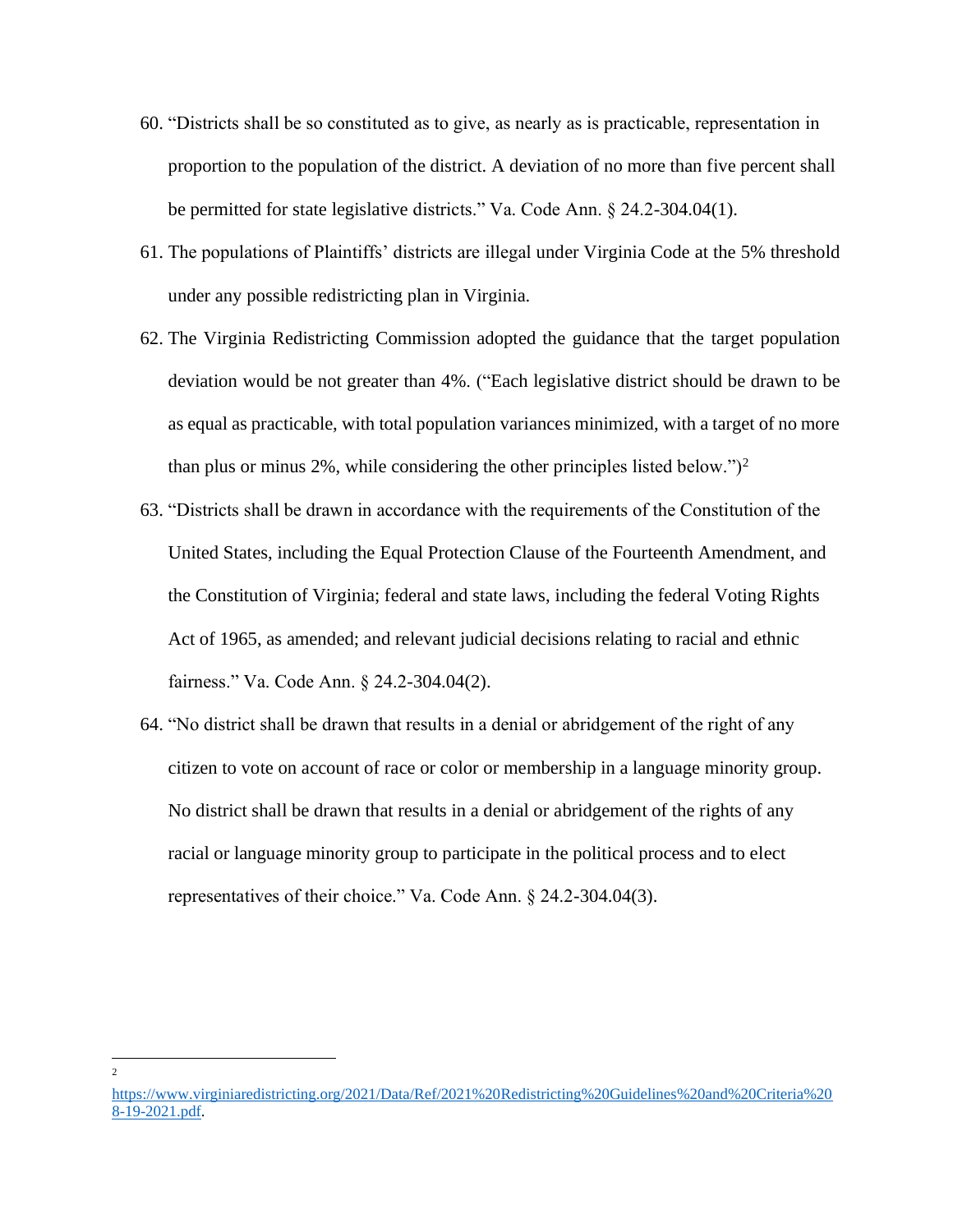65. New House of Delegates district lines were approved in a Redistricting Final Order by the Virginia Supreme Court on December 28, 2021.

[\(https://www.vacourts.gov/courts/scv/districting/redistricting\\_final.pdf\)](https://www.vacourts.gov/courts/scv/districting/redistricting_final.pdf)

- 66. Plaintiff Thomas Jr.s' domicile is now located within House of Delegates District 78 (HD 78-2022) [\(https://www.virginiaredistricting.org/legdistricting/comments/plan/548/1\)](https://www.virginiaredistricting.org/legdistricting/comments/plan/548/1).
- 67. HD 78-2022 has a population of 87,774. (*Ibid*.)
- 68. The House of Delegates District with the lowest population is HD 27-2022, with 84,213 residents. (*Ibid*.)
- 69. The deviation between Plaintiff Thomas Jr.'s district and the least populous district is  $87,774/84,213 = 4.23\%$ . This is within legal and constitutional limits.
- 70. The House of Delegates District with the largest population is HD 75-2022, with 88,463 residents. (*Ibid*.)
- 71. The deviation between Plaintiff's district and the most populous district is 88,463/87,774 = 0.78%. This is within legal and constitutional limits.
- 72. The deviation between the largest and smallest House of Delegates districts is 88,463  $/84,213 = 5.05\%$ . This slightly exceeds the 5% threshold mandated by Virginia code but is within federal constitutional limits.
- 73. Regardless of these new lines, Plaintiff and all Virginians continue to be represented under old district lines and politicians elected within them.
- 74. Plaintiff Thomas Jr. moved to intervene in the *Goldman* case on October 15, 2021 pursuant to the Court's October 12, 2021 Order directing that "by October 29, 2021, any prospective intervenors who wish to intervene in this case must file a Motion to Intervene" (*Goldman v. Brink*, ECF 41, par. 5).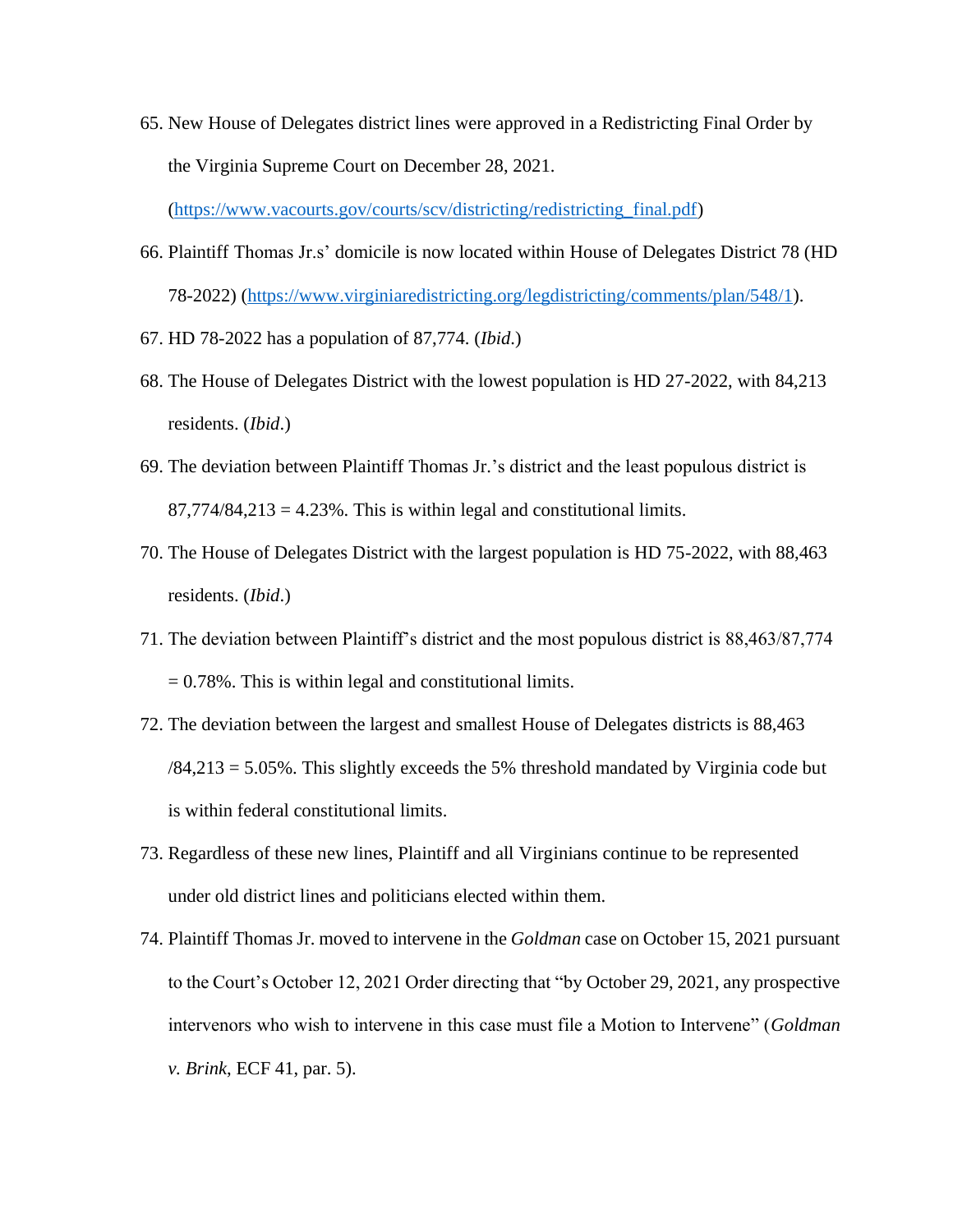- 75. Plaintiff Thomas Jr. correctly predicted in his Motion to Intervene (*Goldman v. Brink*, ECF 45-3), "Given the five percent maximum deviation under Virginia Code, after *any* redistricting, Plaintiff and voters and residents in his district will inevitably gain voting and political representation power merely equal to that now held by the majority of other Virginians.
- 76. Plaintiff Thomas Jr. correctly predicted in his Motion to Intervene (*Goldman v. Brink*, ECF 45-3), "Wherever the lines are drawn in redistricting, the districts cannot possibly include any districts as large as Plaintiff's current district without being subject to "prima facie" constitutional scrutiny and violation of Va. Code Ann. § 24.2-304.04(1)."
- 77. Plaintiff Thomas Jr. correctly predicted in his Motion to Intervene (*Goldman v. Brink*, ECF 45-3), "After any possible redistricting, Plaintiff and the voters and residents in his district will have their votes more fairly and equally counted and be more fairly and equally represented in the General Assembly."
- 78. Plaintiff Thomas Jr. correctly predicted in his Motion to Intervene (Goldman v. Brink, ECF 45-3), "One hundred equal House of Delegates districts would each contain 86,313 or 86,314 people." The "target population" for the Virginia Supreme Court's December 2021 redistricting was 86,314.

<https://www.virginiaredistricting.org/legdistricting/comments/plan/548/1>

79. "In light of Federal Rules of Civil Procedure Rule 1's requirement for "the just, speedy, and inexpensive determination of every action and proceeding" and the Court's March 21, 2022 Hearing and Order (ECF 69)," Plaintiff Thomas Jr. filed a "Notice of Intent to File Separate Lawsuit and Request for Joinder" on March 24, 2022. (*Goldman v. Brink*, ECF 71-1, p. 1).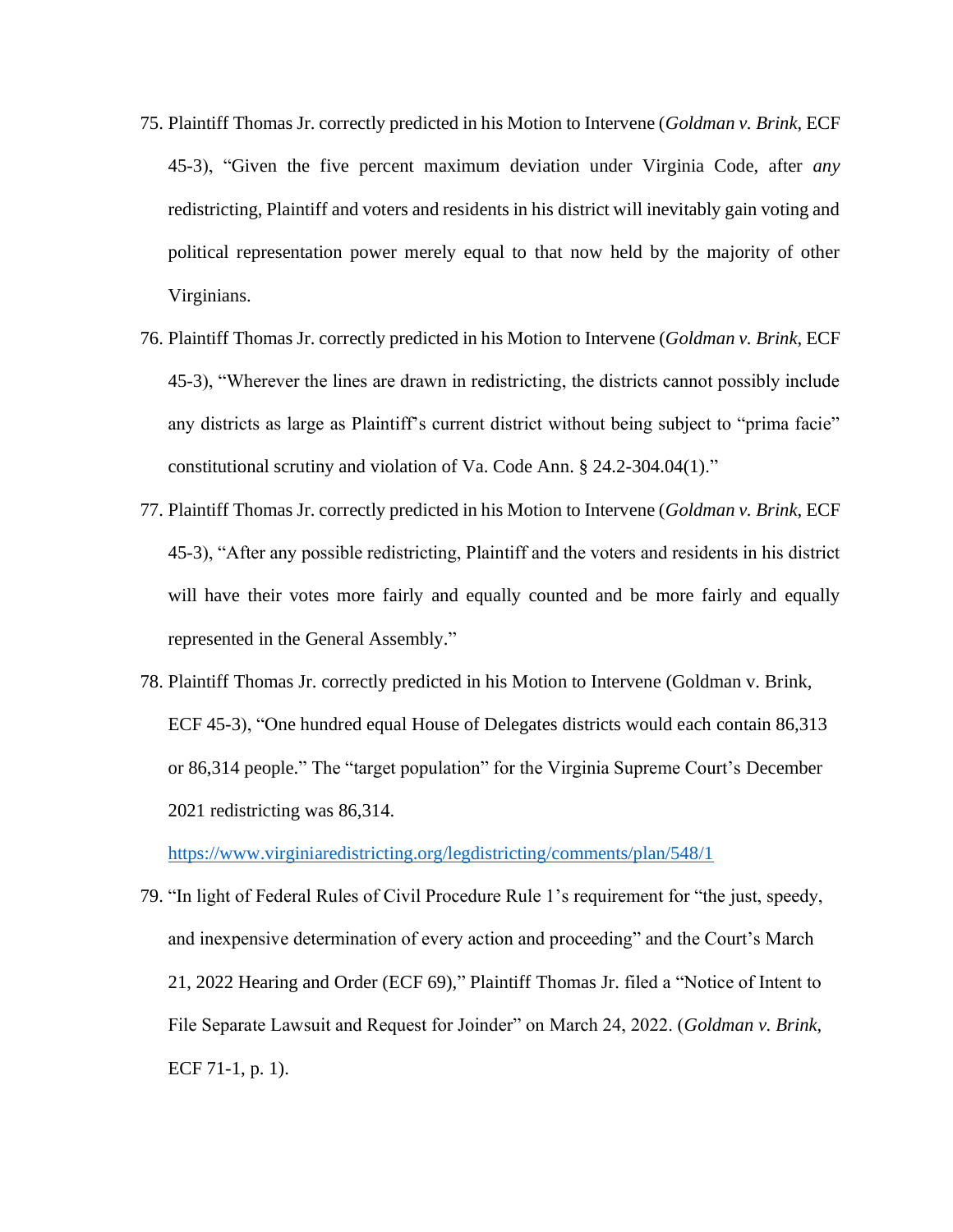- 80. Defendants' actions to facilitate or conduct House of Delegates elections under unconstitutional lines in 2021; Defendants' refusal to schedule constitutional elections despite their knowledge since December 2021, at the latest, of constitutional lines pursuant to the Virginia Supreme Court's Final Redistricting Order; and Defendants' continual actions to attempt to ensure those unconstitutionally-elected politicians are seated for twoyear terms ensures that Plaintiff and other residents and voters in HD 71-2011, HD 32- 2011, and HD 10-2011 will not be constitutionally represented in the House of Delegates until 2024, when legislators are sworn in subsequent to 2023 elections.
- 81. Defendants' failure to conduct 2021 House of Delegates elections under constitutional maps and refusal to hold House of Delegates elections under constitutional maps until 2023 clearly harms Plaintiffs and all other similarly-situated voters and residents in their districts and will continue to harm them through 2024.
- 82. Plaintiffs' underrepresentation in the General Assembly delegation continually harms them when any politician action is taken, potentially taken, or not taken.
- 83. Defendants Beals and Brink oversee elections in Virginia and are proper parties in this case. They were found to be the proper Defendants in their official capacities. (*Goldman v. Brink*, ECF 40).
- 84. Defendant Susan Beals replaced Christopher Piper as Commissioner of the Virginia Department of Elections in March 2022.
- 85. Defendants "facilitate the state's elections, even if they do not draw the legislative district maps or set elections themselves." *Ibid*.
- 86. Defendants "oversee the execution of the General Assembly's enactments." *Ibid*.
- 87. Defendants "maintain the special enforcement relationship with the electoral process." *Ibid*.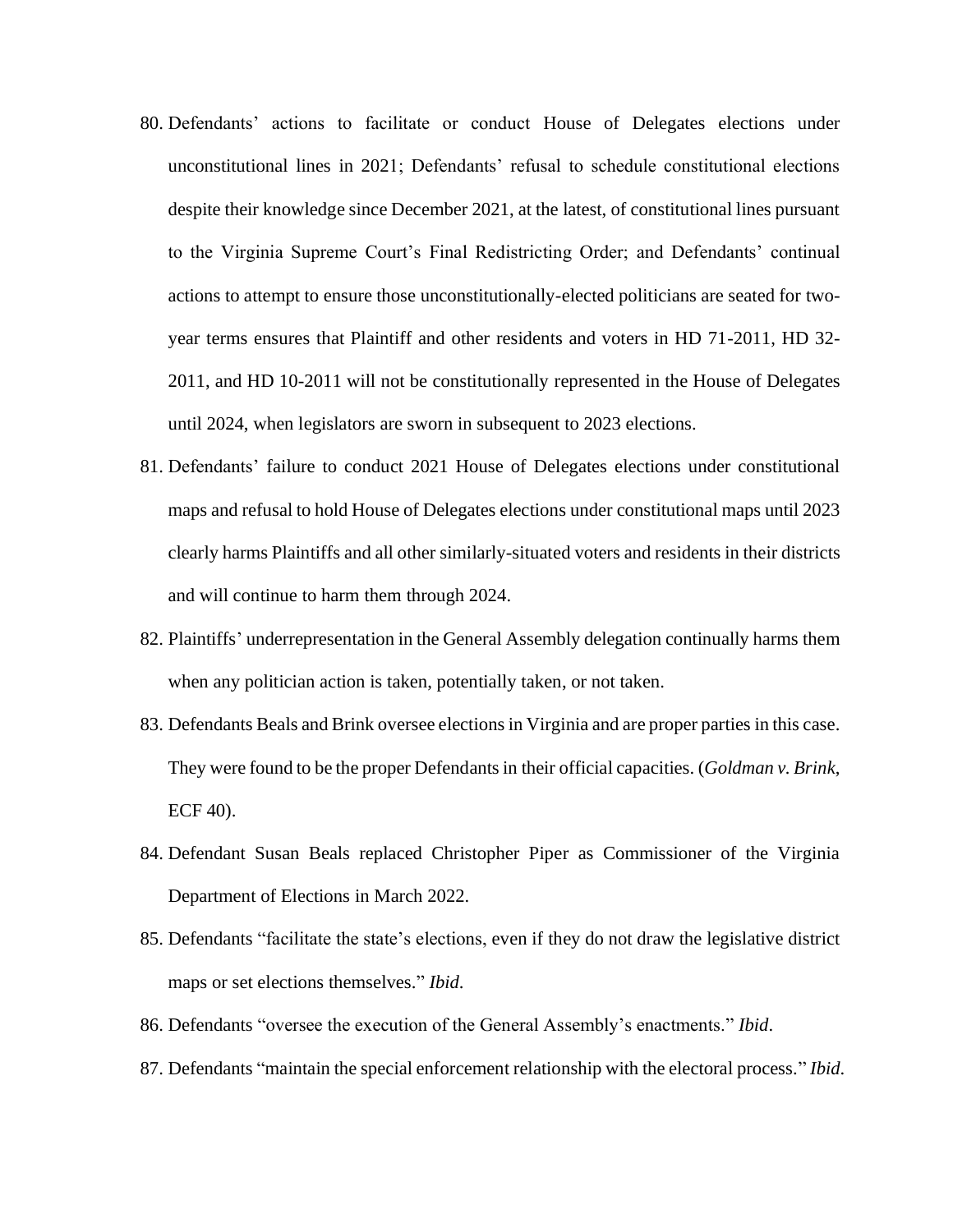- 88. Defendants "each serve as individual state officers, and not as an arm of the state." *Ibid*.
- 89. Defendants do not intend to hold House of Delegates general elections until November 2023 in the absence of Court intervention.
- 90. The most recent House of Delegates election was a special election to fill the seat in HD 89-2011 of retiring Delegate Jay Jones. "Special election to fill Jay Jones' 89<sup>th</sup> District seat set for Jan. 11," *Virginian-Pilot*, December 17, 2021.<sup>3</sup>
- 91. Delegate Jones announced his retirement on December 16, 2021. *Ibid.*
- 92. Speaker Filler-Corn issued a writ of election on December 17, 2021. *Ibid.*
- 93. The writ of election was issued pursuant to Virginia Code § 24.2-683.
- 94. The candidate filing deadline for the special election was 5:00PM on December 22, 2021. *Ibid.*
- 95. The writ of election set the date of the special election as January 11, 2022. *Ibid.*
- 96. The most recent special election for the House of Delegates was conducted in less than one month following a writ of election. *Ibid.*
- 97. According to a December 8, 2020 announcement reposted on the Virginia Department of Elections' official Twitter account, "Gov. Ralph Northam today issued a writ of election declaring a special election in the 2<sup>nd</sup> House of Delegates District for Jan. 5, 2021: [link]. The last day for candidates to file to appear on the ballot is December 14, 2020."<sup>4</sup>
- 98. The Virginia Department of Elections announced and then conducted the 2021 special election for the House of Delegates in less than one month.

<sup>3</sup> [https://www.pilotonline.com/government/elections/vp-nw-special-election-89-20211217](https://www.pilotonline.com/government/elections/vp-nw-special-election-89-20211217-dhj2ssoxvjhapfzkdwvcv2vuki-story.html) [dhj2ssoxvjhapfzkdwvcv2vuki-story.html.](https://www.pilotonline.com/government/elections/vp-nw-special-election-89-20211217-dhj2ssoxvjhapfzkdwvcv2vuki-story.html)

<sup>4</sup> <https://twitter.com/vaelect/status/1336419044673589249> . Accessed and screenshotted June 14, 2022.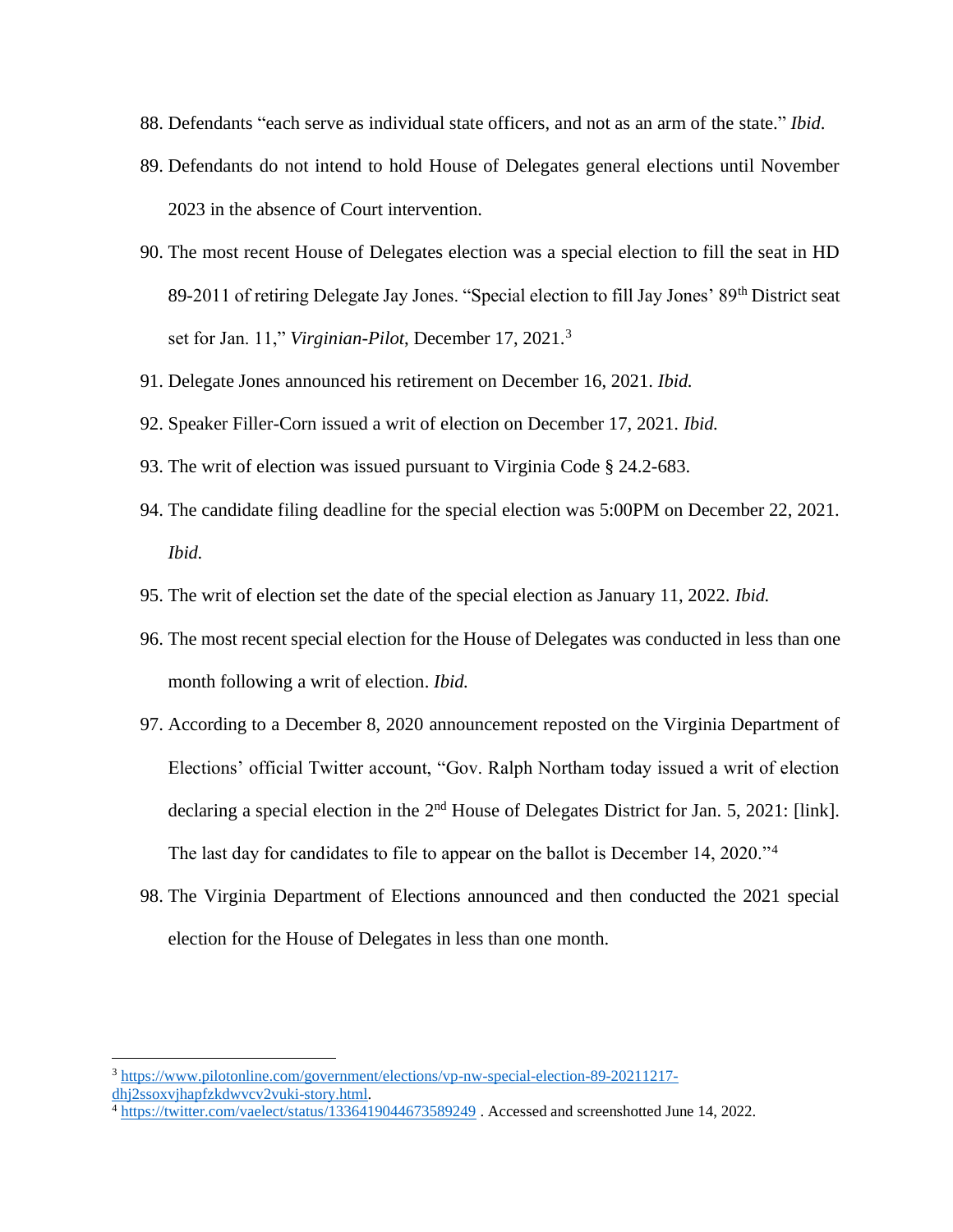- 99. The Virginia Department of Elections is able to announce and conduct a special election for the House of Delegates in less than one month after a writ of election is issued.
- 100. According to the United States Department of Defense's Federal Voting Assistance Program (FVAP), the last date in which statewide primary elections are scheduled this year is September 13, 2022. Three states are scheduled to hold their 2022 primary elections on September 13, 2022. One state is scheduled to hold its 2022 primary elections on September 6, 2022. Sixteen other states are scheduled to hold their 2022 primary elections in August 2022. <sup>5</sup> Plaintiffs respectfully request a three-judge panel for the reasons described by the Court in *Goldman v. Brink*, ECF 89.

#### **COUNT 1 – VIOLATION OF THE EQUAL PROTECTION CLAUSE**

- 101. Plaintiffs restate and incorporate by reference all prior paragraphs.
- 102. Defendants' failure to facilitate, timely adopt or oversee the required constitutional elections, redistricting or reapportionment of the Virginia House of Delegates violates the Equal Protection Clause of the Fourteenth Amendment by causing Plaintiffs and all other similarly-situated voters to be underrepresented in the House of Delegates by a factor of 39.6%, 50.8% and 55.3%, respectively, compared to other voters in less populous districts in Virginia.
- 103. Defendants' failure to facilitate, oversee or execute constitutional elections for the Virginia House of Delegates violates the equal protection rights of Plaintiffs and all other similarly-situated voters.

<sup>5</sup> [https://www.fvap.gov/uploads/FVAP/VAO/PrimaryElectionsCalendar.pdf.](https://www.fvap.gov/uploads/FVAP/VAO/PrimaryElectionsCalendar.pdf)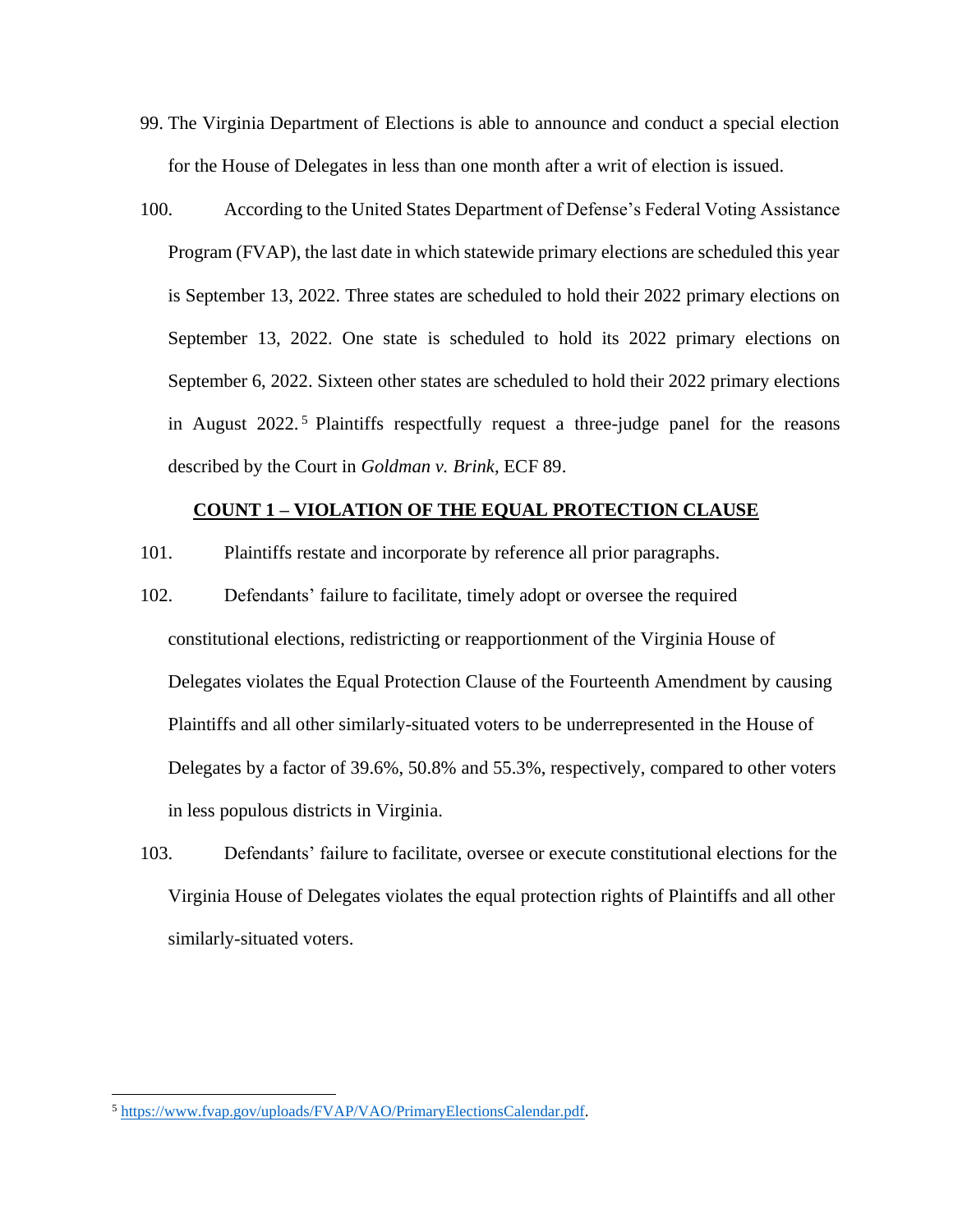- 104. The deviations between the House of Delegate district populations violate the constitutional rights of Plaintiffs and every qualified voters in their districts to have their votes counted equally through their representatives elected to the General Assembly.
- 105. The deviations between the House of Delegate district populations violate the constitutional rights of Plaintiffs and all other similarly-situated voters to have equal political representation in the General Assembly.
- 106. Defendants and/or others in Virginia government deliberately conducted unconstitutional elections in 2021 for two-year House of Delegates terms.
- 107. Without Court intervention, Defendants will continue to harm the rights of Plaintiffs and all other similarly-situated voters to equal protection, equal voting rights and equal political representation in the Virginia House of Delegates until new House of Delegates members are sworn in under constitutional lines in 2024.
- 108. Without Court intervention, Defendants will continue to violate the rights of Plaintiffs and all other similarly-situated voters to equal protection, equal voting rights and equal political representation in the Virginia House of Delegates until new House of Delegates members are sworn in under constitutional lines in 2024.
- 109. Conducting House of Delegates elections in 2022 under constitutional lines is a proper remedy under the *Cosner* (E.D. Va. 1981) precedent.

#### **COUNT 2 – VIOLATION OF THE VOTING RIGHTS ACT**

- 110. Plaintiffs restate and incorporate by reference all prior paragraphs.
- 111. Defendants' failure to facilitate, timely adopt or oversee the required constitutional elections, redistricting or reapportionment of the Virginia House of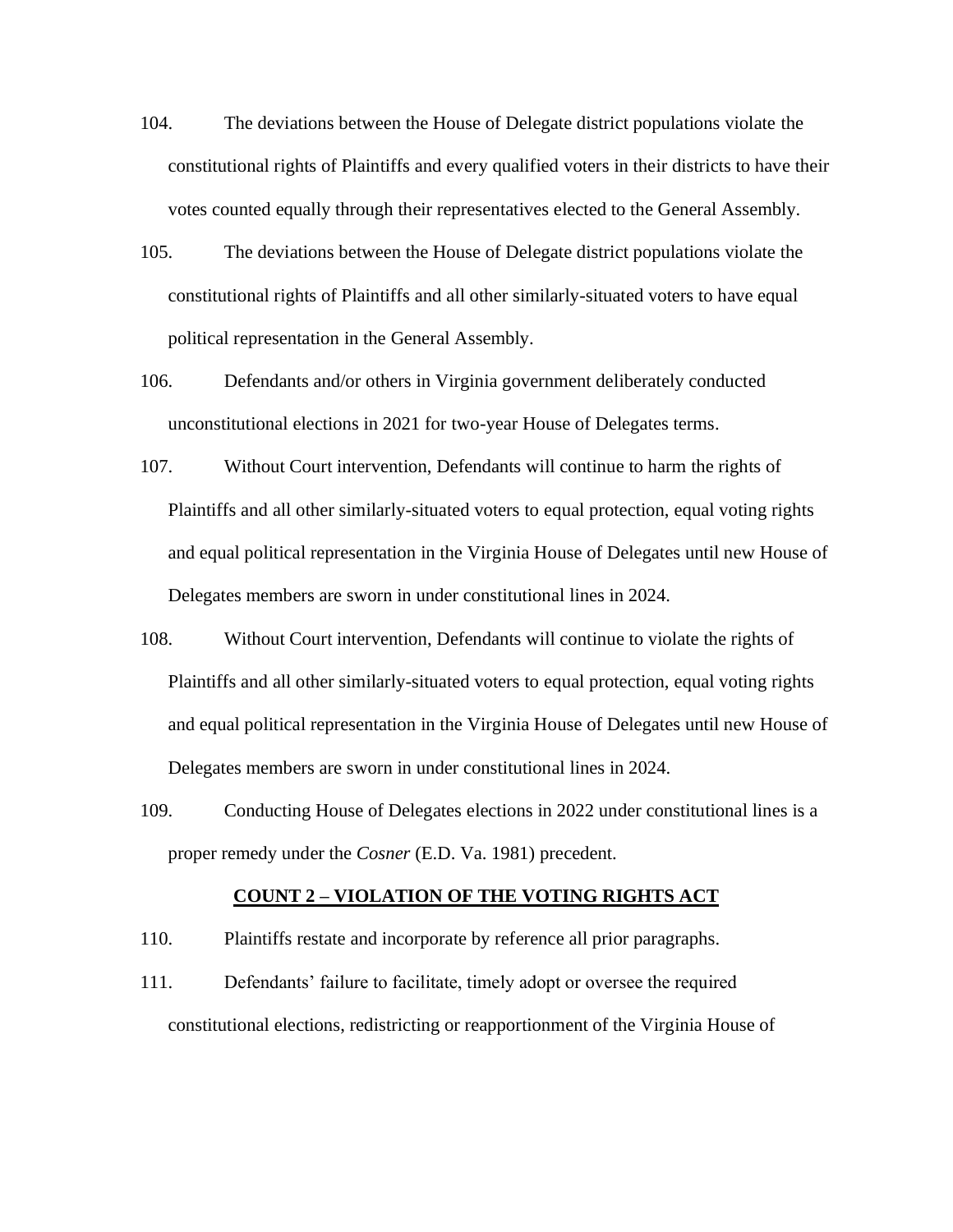Delegates violates the Voting Rights Act of 1965, as amended, by causing Plaintiffs and all other similarly-situated residents to be underrepresented in the House of Delegates.

- 112. Defendants' failure to facilitate, oversee or execute constitutional elections for the Virginia House of Delegates violates the Voting Rights Act protections guaranteed to Plaintiffs and all other similarly-situated voters in their districts.
- 113. The deviations between the House of Delegate district populations violate the constitutional rights of Plaintiffs and every racial minority voter in Plaintiffs' districts to have their votes counted equally through their representatives elected to the General Assembly.
- 114. The deviations between the House of Delegate district populations violate the constitutional rights of Plaintiffs and every racial minority voter in Plaintiffs' districts to have equal political representation in the General Assembly.
- 115. Defendants deliberately conducted unconstitutional elections in 2021 for two-year House of Delegates terms.
- 116. Without Court intervention, Defendants will continue to harm the rights of Plaintiffs and every racial minority voter in Plaintiffs' districts to equal protection, equal voting rights and equal political representation in the Virginia House of Delegates until new House of Delegates members are sworn in under constitutional lines in 2024.
- 117. Without Court intervention, Defendants will continue to violate the rights of Plaintiffs and every racial minority voter in Plaintiffs' districts to equal protection, equal voting rights and equal political representation in the Virginia House of Delegates until new House of Delegates members are sworn in under constitutional lines in 2024.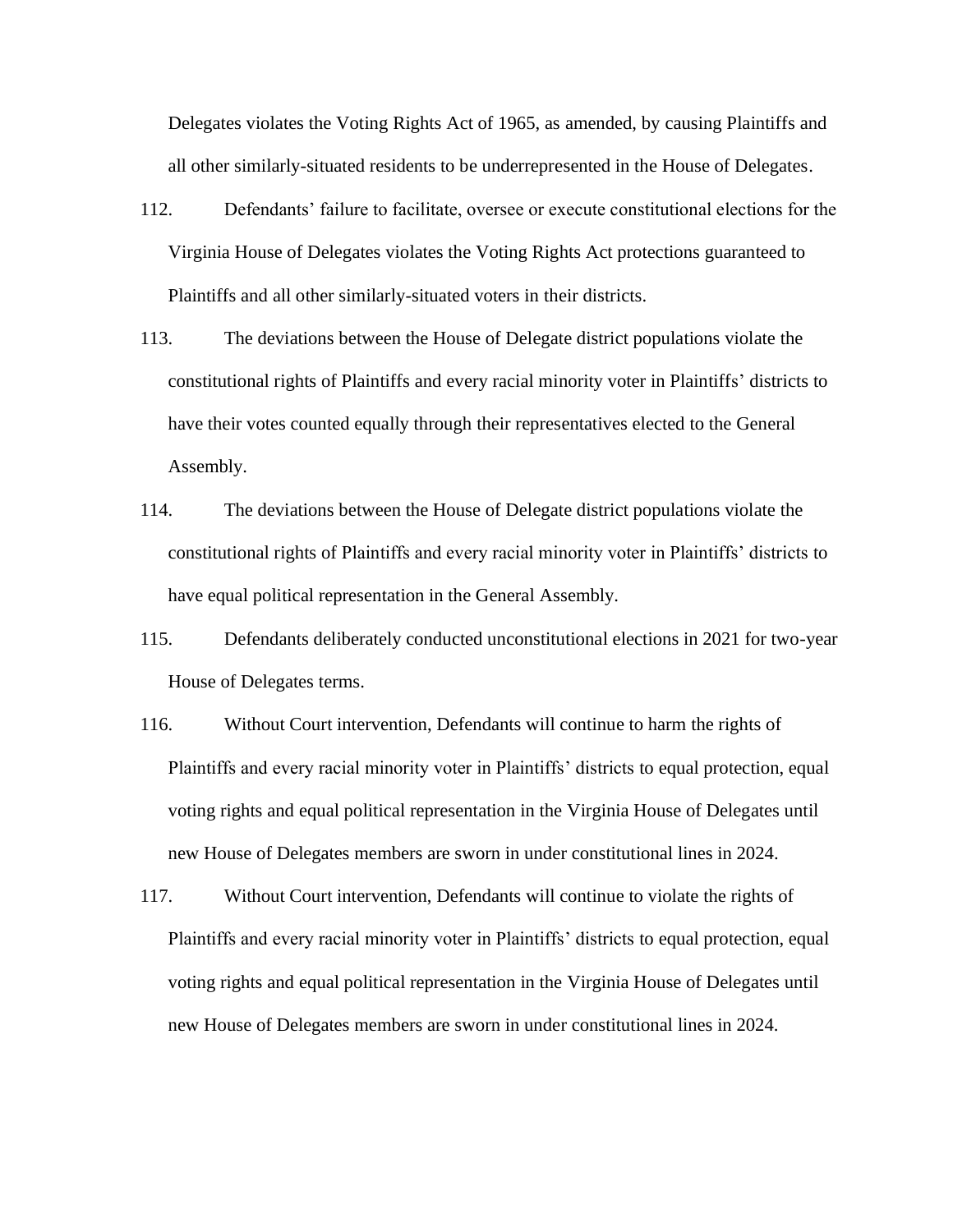118. Conducting House of Delegates elections in 2022 under constitutional lines is a proper remedy under the *Cosner* (E.D. Va. 1981) precedent.

#### **REQUEST FOR RELIEF**

As a direct and proximate result of Defendants' conduct, Plaintiffs have suffered injury to their constitutional rights justifying relief. The *Cosner* (E.D. Va. 1981) remedy is the most sensible for the reasons outlined in *Cosner*.

WHEREFORE, Plaintiffs prays that the Court enter judgment against Defendants and requests the following relief, and such other relief as this Court deems fair and appropriate.

- 1. Plaintiffs request that the Court order House of Delegates primary elections to be held on or before September 13, 2022.
- 2. Plaintiffs request that the Court order House of Delegates general elections to be held under constitutional maps at the time of the November 2022 general elections.

#### **CONCLUSION**

The Court is already intimately familiar with the facts of this case. Plaintiffs respectfully submits that there are no facts actually in dispute in this case (*see Goldman v. Brink*, Stipulation of Facts ¶ 35). The *Cosner* precedent and its incorporation into the Virginia Constitution, Article 6 through a vote of the people in November 2020, was clearly not sufficient to coerce Defendants to perform their legal duties to protect the citizenry's constitutional rights to equal voting and representation. Defendants have deliberately played games with the Court and the people's rights for political reasons.

The current unconstitutional scheme benefits one hundred incumbents and their political dependents. Attorneys General Herring and Miyares and their litigators have little in common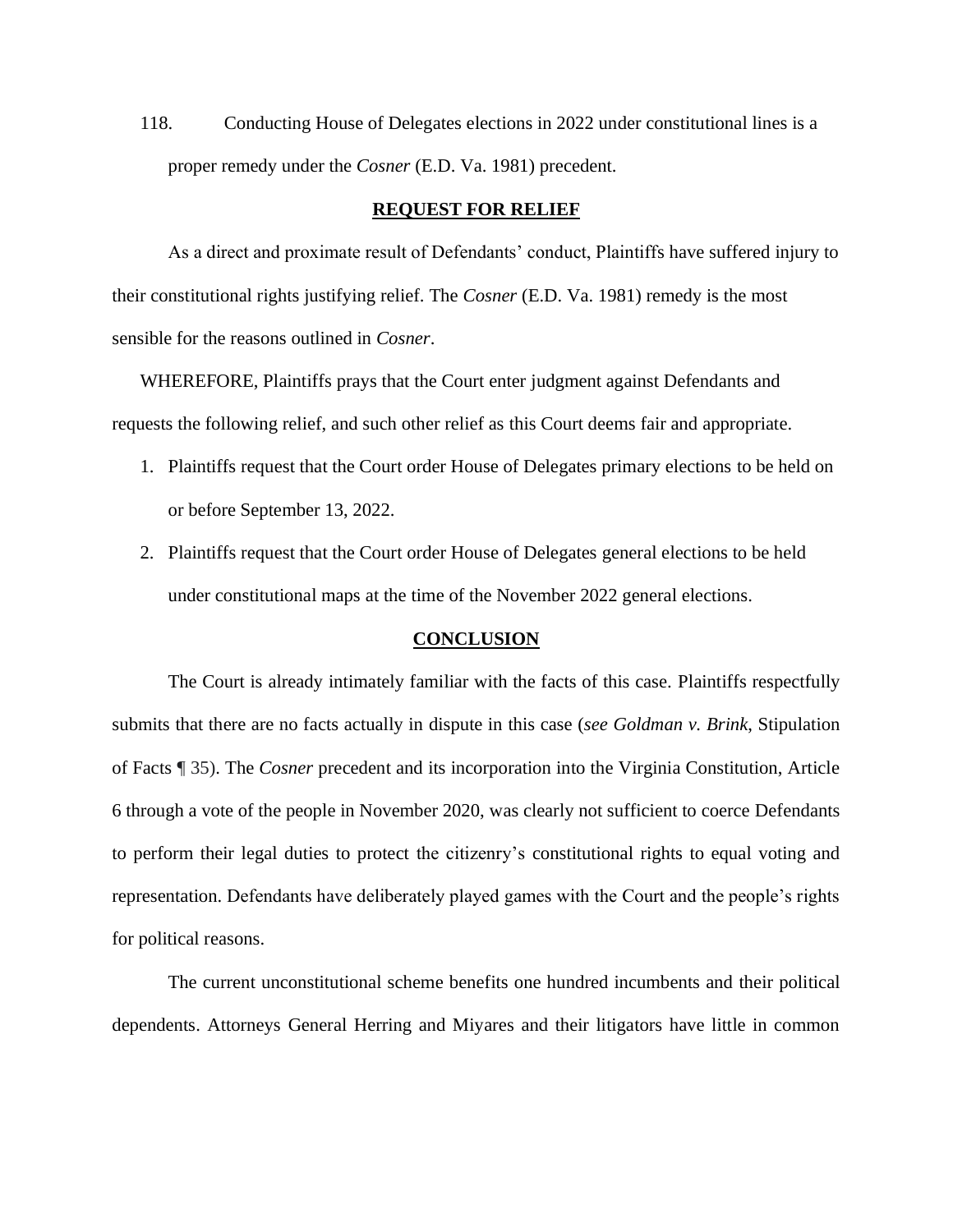except their strategies to moot this matter through "stall tactics."<sup>6</sup> Given the time-sensitive nature of this case and the Court and Defendants' acute familiarity with it, Plaintiffs respectfully request expedited consideration.

 $\overline{\phantom{a}}$  , and the contract of the contract of the contract of the contract of the contract of the contract of the contract of the contract of the contract of the contract of the contract of the contract of the contrac

Respectfully submitted,

Dated: June 16, 2022 Plaintiff Jeffrey Thomas, Jr. 301 Virginia St. Unit 1514 Richmond, VA 23219 (804) 418-0252 [jeffburkethomas@gmail.com](mailto:jeffburkethomas@gmail.com)

> Plaintiff Rev. Michelle Thomas 43720 Red House Drive Lansdowne, VA 20176 [pastorthomas@gomtechnow.com](mailto:pastorthomas@gomtechnow.com)

\_\_\_\_\_\_\_\_\_\_\_\_\_\_\_\_\_\_\_\_\_\_\_\_\_\_\_\_\_

Plaintiff Phillip E. Thompson 43709 Mahogany Run Court Leesburg, VA 20176 (301) 535-0488 [philliptho@icloud.com](mailto:philliptho@icloud.com)

\_\_\_\_\_\_\_\_\_\_\_\_\_\_\_\_\_\_\_\_\_\_\_\_\_\_\_\_\_

<sup>6</sup> [https://www.wric.com/news/politics/local-election-hq/federal-judge-blames-states-stall-tactics-for-delaying-effort](https://www.wric.com/news/politics/local-election-hq/federal-judge-blames-states-stall-tactics-for-delaying-effort-to-force-2022-virginia-house-elections/)[to-force-2022-virginia-house-elections/.](https://www.wric.com/news/politics/local-election-hq/federal-judge-blames-states-stall-tactics-for-delaying-effort-to-force-2022-virginia-house-elections/)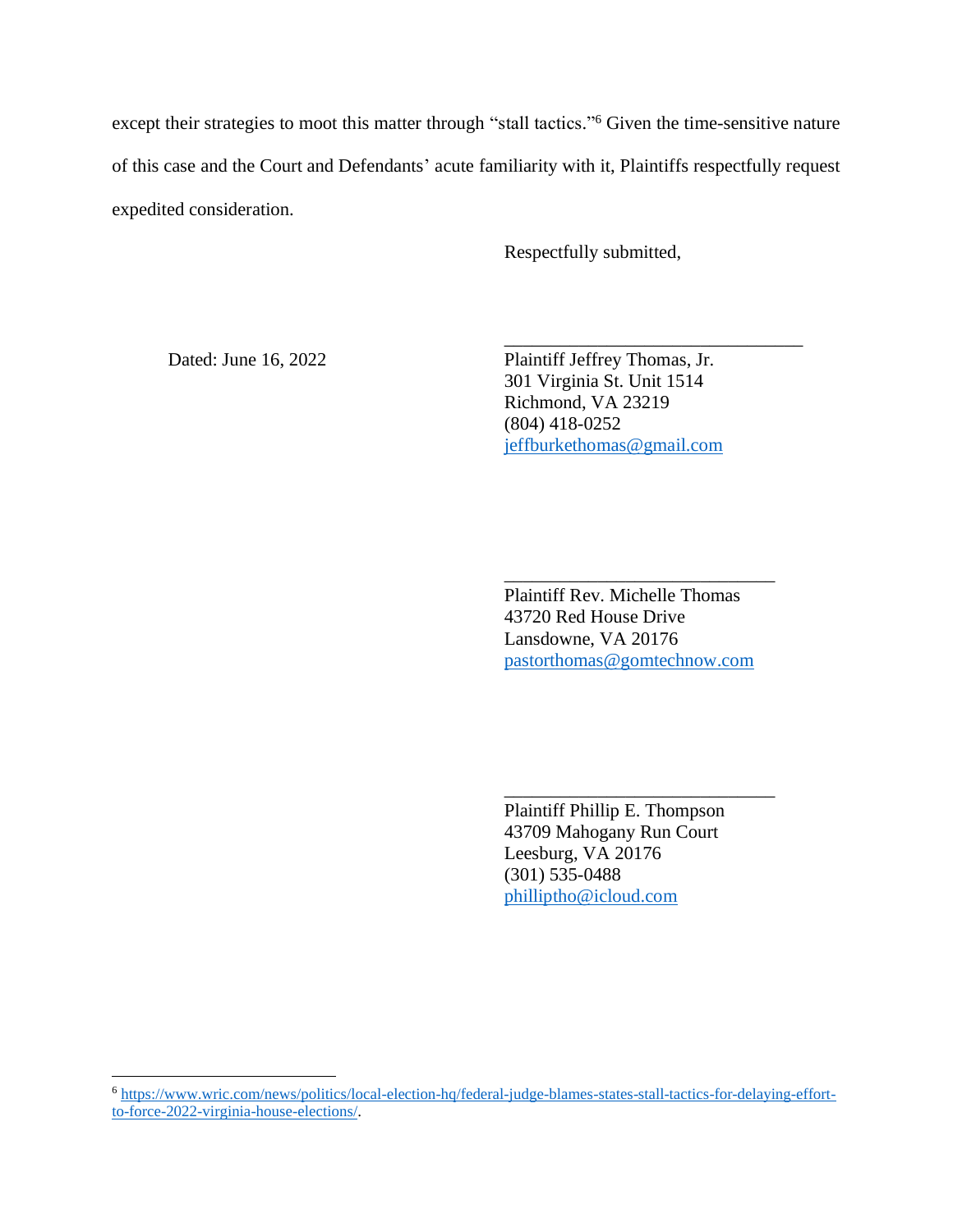# **Local Civil Rule 83.1** *Pro Se* **Certification**

I declare under penalty of perjury that:

1. No attorney, other than co-Plaintiff Thompson, has prepared or assisted in the preparation of this document.

Plaintiff Jeffrey Thomas, Jr.

Signed:

Executed on: \_\_\_\_\_\_\_\_\_\_\_\_\_\_\_\_\_\_\_\_\_\_\_\_\_\_ (date)

Plaintiff Rev. Michelle Thomas

 $Signed:$ 

Executed on: \_\_\_\_\_\_\_\_\_\_\_\_\_\_\_\_\_\_\_\_\_\_\_\_\_\_ (date)

Plaintiff Phillip Thompson

Signed: \_\_\_\_\_\_\_\_\_\_\_\_\_\_\_\_\_\_\_\_\_\_\_\_\_\_\_\_\_\_\_\_\_\_\_\_\_

Executed on: \_\_\_\_\_\_\_\_\_\_\_\_\_\_\_\_\_\_\_\_\_\_\_\_\_\_ (date)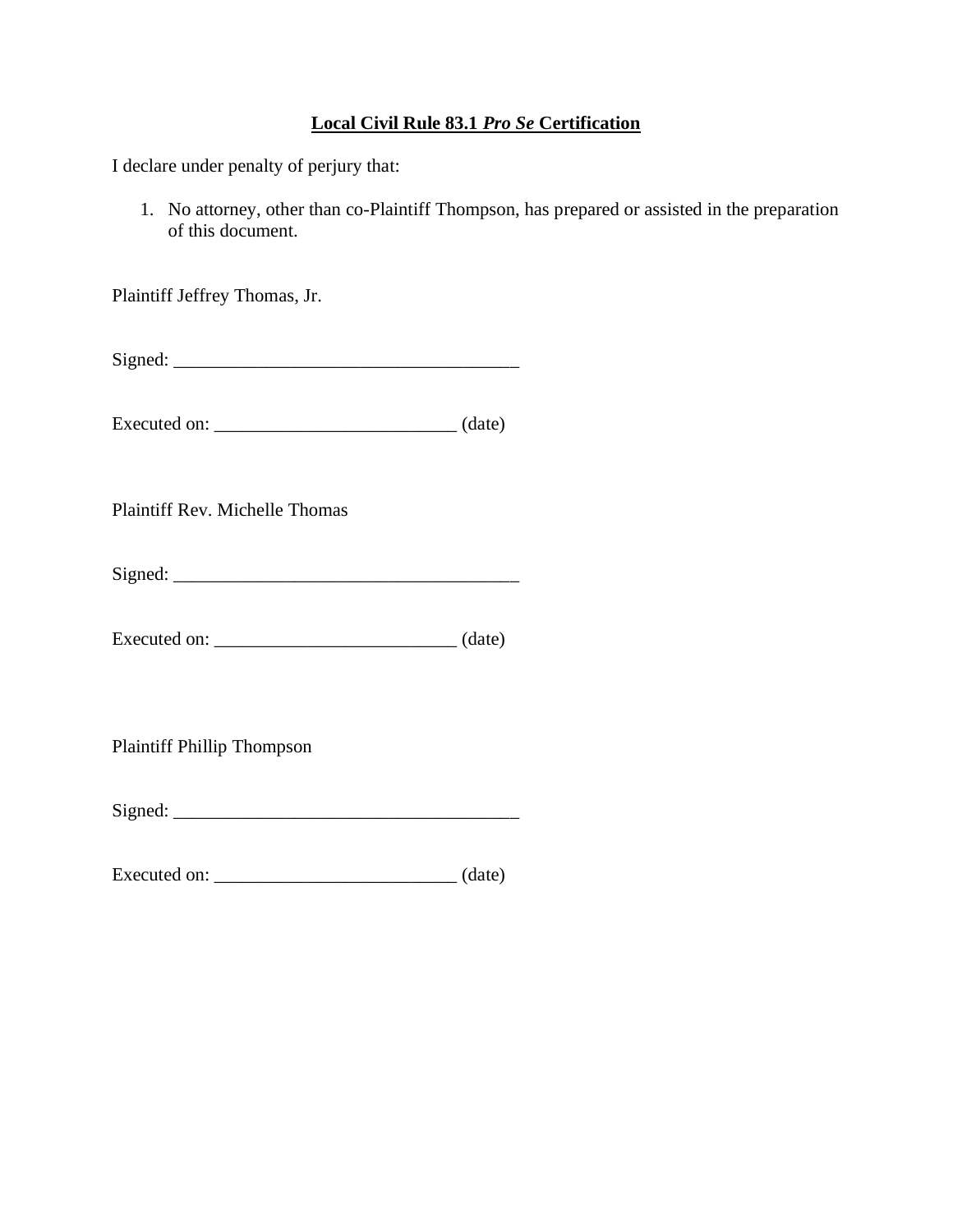# **IN THE UNITED STATES DISTRICT COURT FOR THE EASTERN DISTRICT OF VIRGINIA**

Richmond Division

| Jeffrey Thomas, Jr. |  |
|---------------------|--|
| Plaintiff,          |  |
| V.                  |  |
| <b>Susan Beals</b>  |  |
| <b>Robert Brink</b> |  |
| Defendants.         |  |

\_\_\_\_\_\_\_\_\_\_\_\_\_\_\_\_\_\_\_\_\_\_\_\_\_\_\_\_\_\_\_\_\_\_\_\_

Civil No. 3:22-cv-427-DJN

## **RULE 15(a)(1) NOTICE OF AMENDED COMPLAINT**

Pursuant to Federal Rules of Civil Procedure Rule 15(a)(1), Plaintiff Jeffrey Thomas, Jr. hereby amends his original complaint "as a matter of course." The original complaint (ECF 1) was filed on June 8, 2022, less than twenty-one days ago. The amended complaint responds to the Court's June 13, 2022 status hearing by clarifying the relief requested, adding relevant facts regarding the potential timing of special elections, and fixing typographical errors. It also adds two Plaintiffs: Rev. Michelle Thomas, President of the Loudoun County NAACP, and Phillip E. Thompson, attorney and past President of the Loudoun County NAACP and a Defendant: the Virginia Department of Elections. Defendants have not filed any motion to dismiss, pleadings, or other documents in this case.

Respectfully submitted,

Dated: June 16, 2022 Plaintiff Jeffrey Thomas, Jr. 301 Virginia St. Unit 1514 Richmond, VA 23219 (804) 418-0252 [jeffburkethomas@gmail.com](mailto:jeffburkethomas@gmail.com)